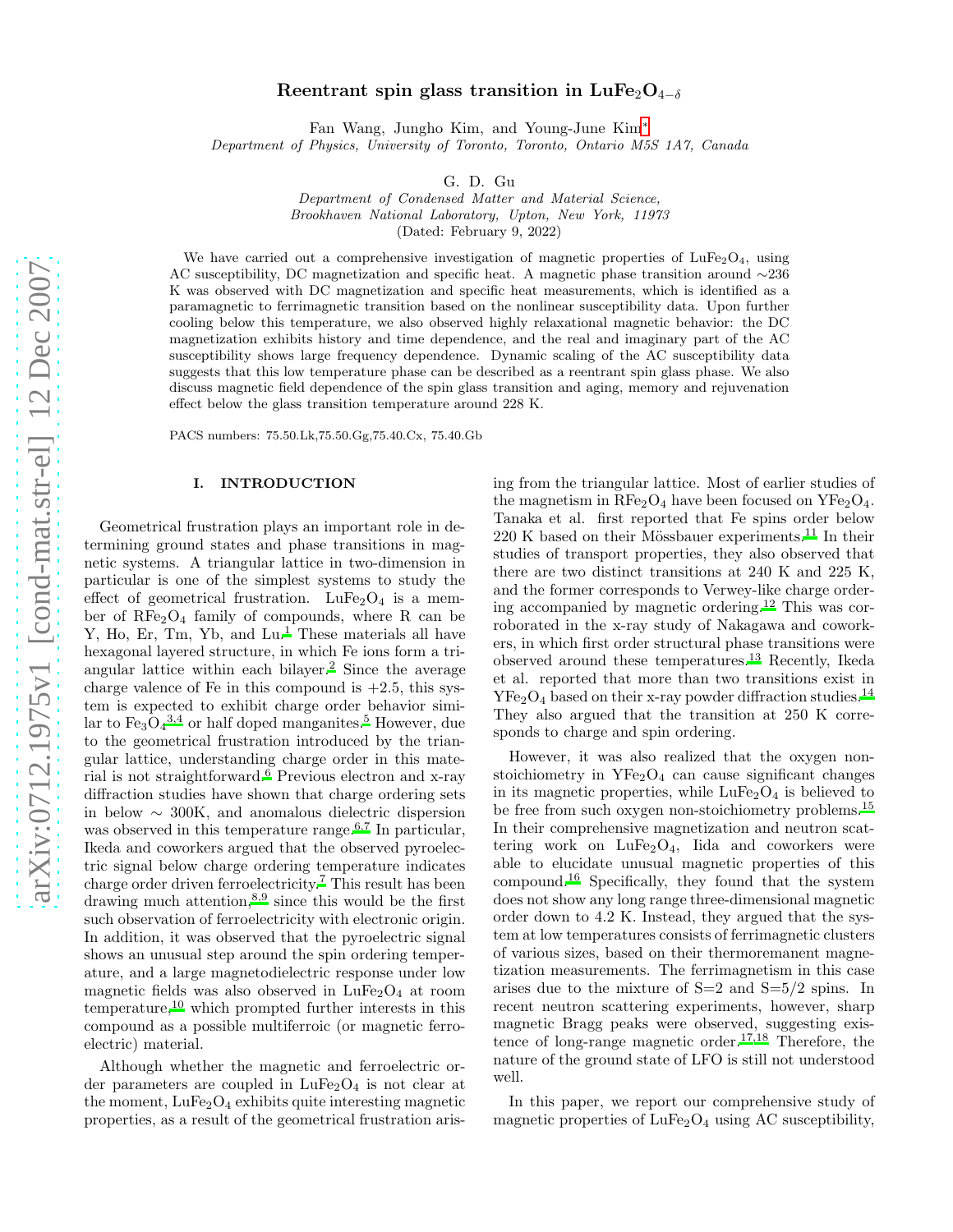DC magnetization and specific heat. We have observed two magnetic transitions: The high temperature transition occurs at ∼236K, and corresponds to the previously observed ferrimagnetic transition.[16](#page-7-16)[,17](#page-7-17) The signature of this transition is also observed in our specific heat measurements. In addition to this ferrimagnetic transition, we observe an unusual magnetic transition at a lower temperature, which shows relaxational behavior similar to that of a spin-glass phase.

This paper is organized as follows. In the next section, we will explain our sample preparation and characterization in detail. In Sec. III , our experimental results from magnetic susceptibility and specific heat measurements are presented. In Sec. IV, we will discuss the implication of the observed results, and possible connection with the charge order and ferroelectricity.

#### II. EXPERIMENTAL DETAILS

 $LuFe<sub>2</sub>O<sub>4</sub>$  (LFO) single crystals were grown using the travelling solvent floating zone method at Brookhaven National Laboratory following the method reported in Ref [19](#page-7-19). Our experiments were done using the crystals from the same batch without any special annealing procedure. The chemical composition of one of the crystals was examined with electron probe microanalysis (EPMA)with beam size less than 1 micron. The Lu/Fe ratio was analyzed at 25 randomly selected points on the sample surface. The average  $Lu/Fe$  ratio was  $1.98\pm0.02$ , and the mean deviation from the average value was less than 1%. This result shows that the Lu and Fe is homogeneously distributed with almost stoichiometric ratio. The oxygen contents of two other pieces were studied using X-ray photoemission spectroscopy (XPS), revealing that the oxygen content in one sample was higher than the other sample, suggesting that there is a small but finite oxygen non-stoichiometry issue in  $LuFe<sub>2</sub>O<sub>4</sub>$ . It turns out that the magnetic and structural properties of  $LuFe<sub>2</sub>O<sub>4−δ</sub>$  depends very sensitively on the oxygen stoichiometry. Detailed study of phase diagram is still in progress, but we made sure that all the samples studied in this work show the same magnetic properties. This ensures that the variation of  $\delta$  among the samples studied here is very small. The largest piece with a shape of a rectangular parallelepiped  $(3 \times 3 \times 1 \text{ mm})$  was used in our magnetization studies. DC magnetization and AC susceptibility measurements were done using Quantum Design MPMS SQUID magnetometer. Specific heat measurements on the same sample were carried out using thermal relaxation method on Quantum Design PPMS.

<span id="page-1-0"></span>FIG. 1: Temperature dependence of magnetization measured with 10 Oe field applied (a) parallel and (b) perpendicular to the c axis, respectively.

#### III. EXPERIMENTAL RESULTS

## A. DC magnetization

In Fig. [1\(](#page-1-0)a), we show the temperature dependence of the thermo-magnetization of  $LuFe<sub>2</sub>O<sub>4</sub>$  obtained with 10 Oe field applied parallel to the crystallographic c axis which is perpendicular to the hexagonal planes. A sharp peak appears in the magnetization curve at a temperature of  $\sim$  236K, below which the field-cooled (FC) data begin to diverge from the zero-field-cooled (ZFC) data. In Fig. [1](#page-1-0) (b), thermo-magnetization obtained in a field perpendicular to the c axis is shown. Note that the magnetization in this direction is 2 orders of magnitude smaller than that shown in panel (a). This small magnetization can be entirely accounted for by the possible sample misalignment with respect to the field direction. This also illustrates that the easy axis is along the c-axis, and the Ising anisotropy is very large. The non-zero ZFC magnetization at low temperature in this case is probably due to the small residual field in the magnetometer.

#### B. Specific Heat

Figure [2](#page-2-0) shows the temperature dependence of the specific heat,  $C(T)$ , of the same sample used in the magnetization study. One can identify two features in this curve. The high temperature feature above 300K is rela-

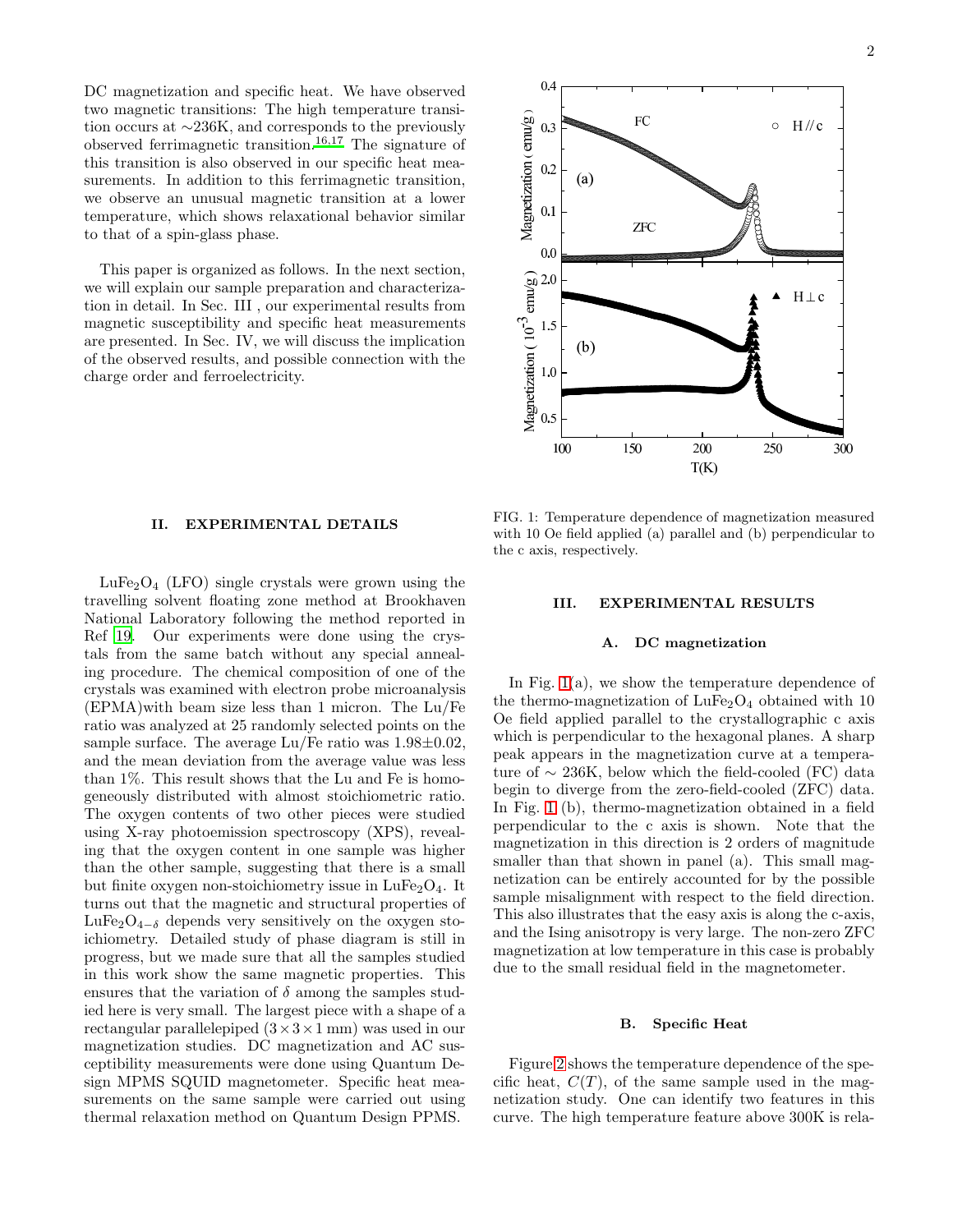

<span id="page-2-0"></span>FIG. 2: Temperature dependence of C (T) of sample A measured on continuous cooling.

tively broad and has maximum at ∼ 330K. This feature is probably related to the 3D charge order observed in previous electron and x-ray diffraction studies.[6](#page-7-6) The low temperature peak emerges below ∼250K and has a cusp at ∼237K. The peak position of this low temperature feature is very close to the peak in magnetic susceptibility, suggesting that this feature is related to the magnetic phase transition.

# C. AC susceptibility

Figure [3](#page-2-1) shows the real and imaginary part of the AC susceptibility as a function of temperature. The different curves correspond to different driving frequencies of the AC field. The amplitude of AC field was kept constant at  $h_{ac}=1$  Oe. A well-defined peak is observed for the real part of the susceptibility  $\chi'$  at 236 K and the low-temperature tail of this peak decreases with increasing frequency. The imaginary part of the susceptibility,  $\chi''$ , appears below ~ 240 K, and consists of two peaks. The high temperature component, appearing as a shoulder, is located at ∼ 237 K and grows as frequency increases, while the peak position remains the same. On the other hand, the low temperature peak grows and shifts to higher temperature with increasing frequency. Such a behavior is commonly observed in spin glass systems.

For a spin glass system, with decreasing temperature the spin dynamics become sluggish, so that it takes longer time for a spin to relax, and the maximum relaxation time increases accordingly. When an external AC magnetic field with a driving frequency  $\omega/2\pi$  is applied to a spin glass system, if the maximum relaxation time  $\tau_{max}$ is longer than  $\omega/2\pi$ , the system will not be able to keep up with the oscillating field and become out of equilibrium. Therefore, one can define the freezing temperature,  $T_f$ , as the temperature, at which  $\tau_{max} = 2\pi/\omega$ . As a result,  $T_f$  is a function of driving frequency  $\omega$ . Experi-



<span id="page-2-1"></span>FIG. 3: Temperature dependence of the AC magnetic susceptibility of sample A obtained with different frequencies as labeled. AC field with amplitude  $h_{ac}=1$  Oe was applied and the magnetization was measured. The real and imaginary part of the susceptibility are shown in part (a) and (b), respectively.



<span id="page-2-2"></span>FIG. 4: The dynamic scaling of the reduced temperature vs  $\tau_{max}(T_f) = 2\pi/\omega$  in a log-log scale for sample A. The solid line is Eq. [1](#page-3-0) with  $z\nu = 6.6$ ,  $\tau_0 = 1 \times 10^{-13}$  s and  $T_g = 228.5$ K

mentally  $T_f(\omega)$  can be determined either from the maximum of  $\chi'(\omega)$  or from the inflection point of  $\chi''(\omega)$ .<sup>[20](#page-7-20)[,21](#page-7-21)</sup> Since the maximum of  $\chi'$  is difficult to identify due to the second peak located at 236K, we use the inflection point of  $\chi''(\omega)$  to determine  $T_f$ . The maximum relaxation time and  $T_f(\omega)$  can be modeled with conventional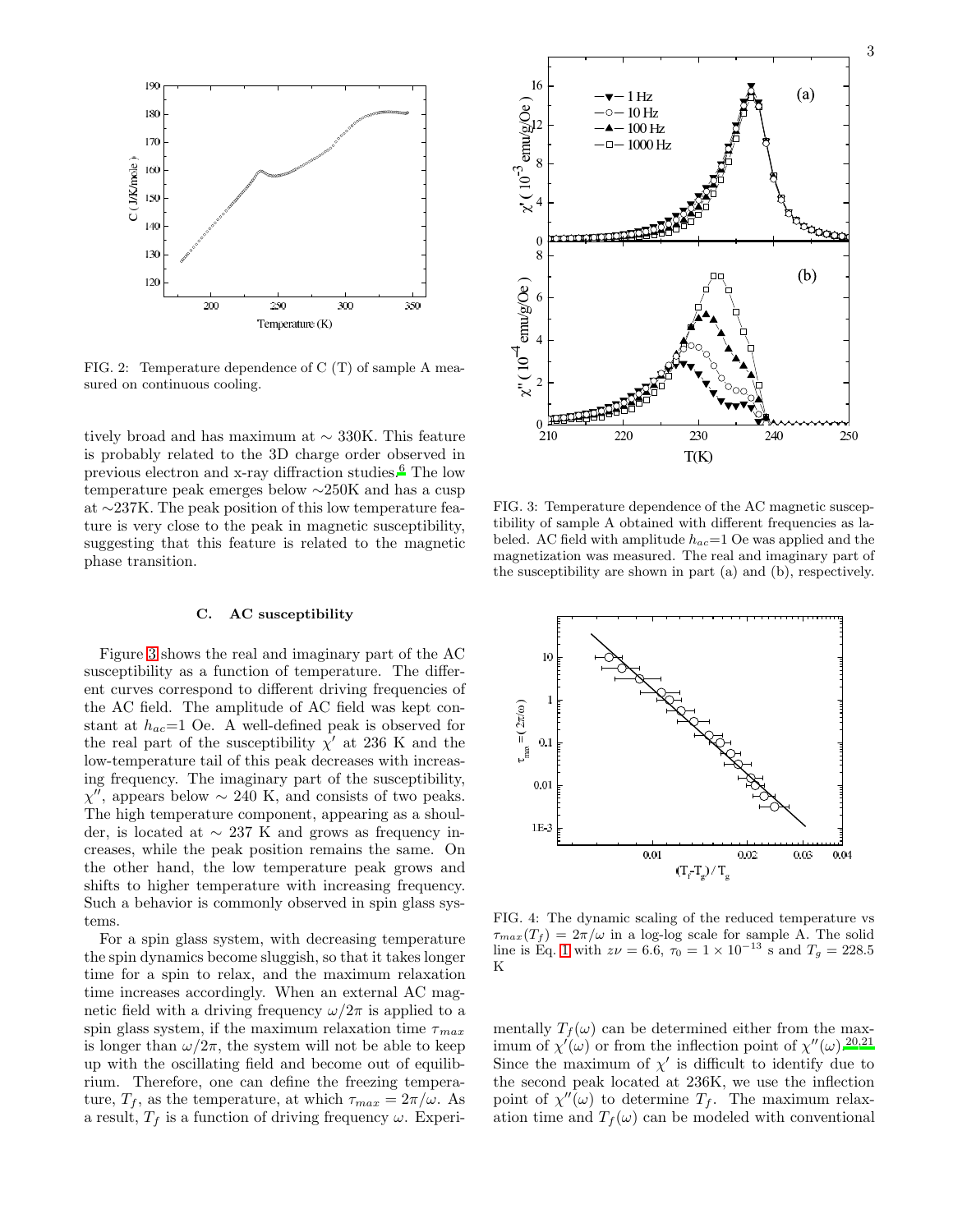

<span id="page-3-2"></span>FIG. 5: M vs H curves of LFO at different fixed temperatures measured after cooling under a 200 Oe magnetic field. The solid lines are the fitting results using Eq. [2.](#page-3-1)

critical slowing down[22](#page-7-22)

<span id="page-3-0"></span>
$$
\tau_{max} = \tau_0 (T_f / T_g - 1)^{-z\nu}, \tag{1}
$$

where  $T_g$  is the spin-glass transition temperature, z is the dynamical exponent,  $\nu$  is the usual critical exponent for the correlation length and  $\tau_0$  is the microscopic flipping time of the fluctuating spins. The scaling of the AC susceptibility is shown in Fig. [4,](#page-2-2) and the best fit to Eq. [\(1\)](#page-3-0) yields  $T_g = 228.5 \pm 0.5$  K,  $z\nu = 6.6 \pm 1.1$ and  $\tau_0 = 10^{-13.0 \pm 1.6}$  s. The value of  $\tau_0$  is very close to the microscopic spin flip time  $\sim 10^{-13}$  seconds in other spin glass systems.<sup>[21](#page-7-21)[,23](#page-7-23)</sup> The value of  $z\nu$  is within the range of well-known spin-glasses such as CuMn(4.6 at.%)  $(z\nu=5.5)^{24}$  $(z\nu=5.5)^{24}$  $(z\nu=5.5)^{24}$  and CdCr<sub>2</sub>(In)S<sub>4</sub> ( $z\nu=7$ ).<sup>[25](#page-7-25)</sup> This value of  $z\nu$ is also close to the value obtained from numerical simulations in three-dimensional (3D) Ising spin glasses.  $26,27,28$  $26,27,28$  $26,27,28$ This scaling analysis indicates that the low temperature phase is quite possibly a spin-glass phase. Thus, taken together with the heat capacity and the susceptibility data, LFO seems to undergo a continuous phase transition from a Curie paramagnetic phase to ferrimagnetically ordered phase at ∼ 236K and then to a reentrant spin-glass phase below 228K.

#### D. Nonlinear susceptibility

Figure [5](#page-3-2) shows the magnetization (M) versus field (H) curves at different temperatures after cooling under a 200 Oe magnetic field. At low temperatures, since the zerofield magnetization is non-zero, there is thermal remanent magnetization (TRM), which almost vanishes above ∼232K. At high temperatures, there is no TRM and the slope of the M vs H curve is largely determined by linear susceptibility, which shows maximum at 236 K (see Fig. [1\)](#page-1-0). At low temperatures, the magnetization initially shows negative slope due to the relaxational behavior of spin-glass phase.

Nonlinear susceptibility is a valuable tool to study the critical behavior of a magnetic phase transition. In particular, the spin-glass susceptibility is believed to be directly proportional to the non-linear susceptibility.[29](#page-7-29)[,30](#page-7-30)[,31](#page-7-31) If a system undergoes a SG phase transition, the magnetization M can be expanded by odd order of H.

<span id="page-3-1"></span>
$$
M = M_0 + a_1 H + a_3 H^3 + \dots
$$
 (2)

The data in Fig. [5](#page-3-2) (above 50 Oe) were fitted using Eq. [\(2\)](#page-3-1), and the fitting results are shown as solid lines. The constant offset  $M_0$ , linear susceptibility  $a_1$  and the third order nonlinear susceptibility  $a_3$  obtained from the fits are shown in Fig. [6.](#page-4-0)  $M_0$  starts to grow below ∼235K and then increases rapidly below ∼230K. The temperature at which  $M_0$  increases rapidly is close to  $T_g$ , suggesting that  $M_0$  behaves like the spin-glass order parameter. When the temperature dependence of  $M_0$  below 230K is fitted using  $\overline{M_0} \sim (T_g - \overline{T})^{\beta}$ , best fits are obtained with  $T_g = 229$  K and  $\beta = 1.0 \pm 0.2$ , as shown by the solid line in Fig. [6\(](#page-4-0)a). This critical exponent  $\beta$  is consistent with that of canonical spin-glass systems.[32](#page-7-32)[,33](#page-7-33) The linear susceptibility peak in  $a_1$  at ~236K (Fig. [6\(](#page-4-0)b)) was also observed in DC magnetization and heat capacity, and this indicates the existence of a magnetic phase transition at  $T_c \approx 236$ K. If we fit the linear susceptibility for  $T > T_c$  to  $a_1 \sim (T - T_c)^{-\gamma}, \gamma = 1.4 \pm 0.3$  is obtained, and the fitting result is plotted as the solid line in Fig. [6\(](#page-4-0)b). As temperature is lowered, the third order nonlinear susceptibility  $a_3$ shows a negative minimum at 236K, and then it abruptly changes sign at 234K and then show a broad positive peak at ∼230K. This behavior is reminiscent of the recent observation that  $a_3$  near a ferromagnetic transition diverges negatively and positively as  $T_c$  is approached from above and below, respectively.[34](#page-7-34) Therefore our observation of the zero-crossing of  $a_3$  around 234K seems to suggest that this high temperature magnetic transition is described as ferrimagnetic (FM) transition. This assignment is also consistent with earlier studies.[16](#page-7-16) The behavior of  $a_3$  around 230K, however, is quite unusual for a spin-glass system. It was observed that the nonlinear susceptibility  $(a_3)$  is negative with a cusp at the paramagnet to spin glass transition in Ref. 25 and 30. We observe broad positive peak around  $T_q$ , which may be due to the reentrant nature of the spin-glass phase in LFO. In fact, similarly unusual behavior have been observed in other reentrant spin-glass systems.[35](#page-7-35)[,36](#page-7-36) Our nonlinear susceptibility data also supports the phase diagram suggested by AC susceptibility data.

#### E. Non-equilibrium phenomena

Although spins are considered "frozen" in the spin glass phase, due to the slow dynamics, the system simply does not reach the equilibrium state within the experimental time scale. As a result, the spin glass system exhibits non-equilibrium phenomena. One such example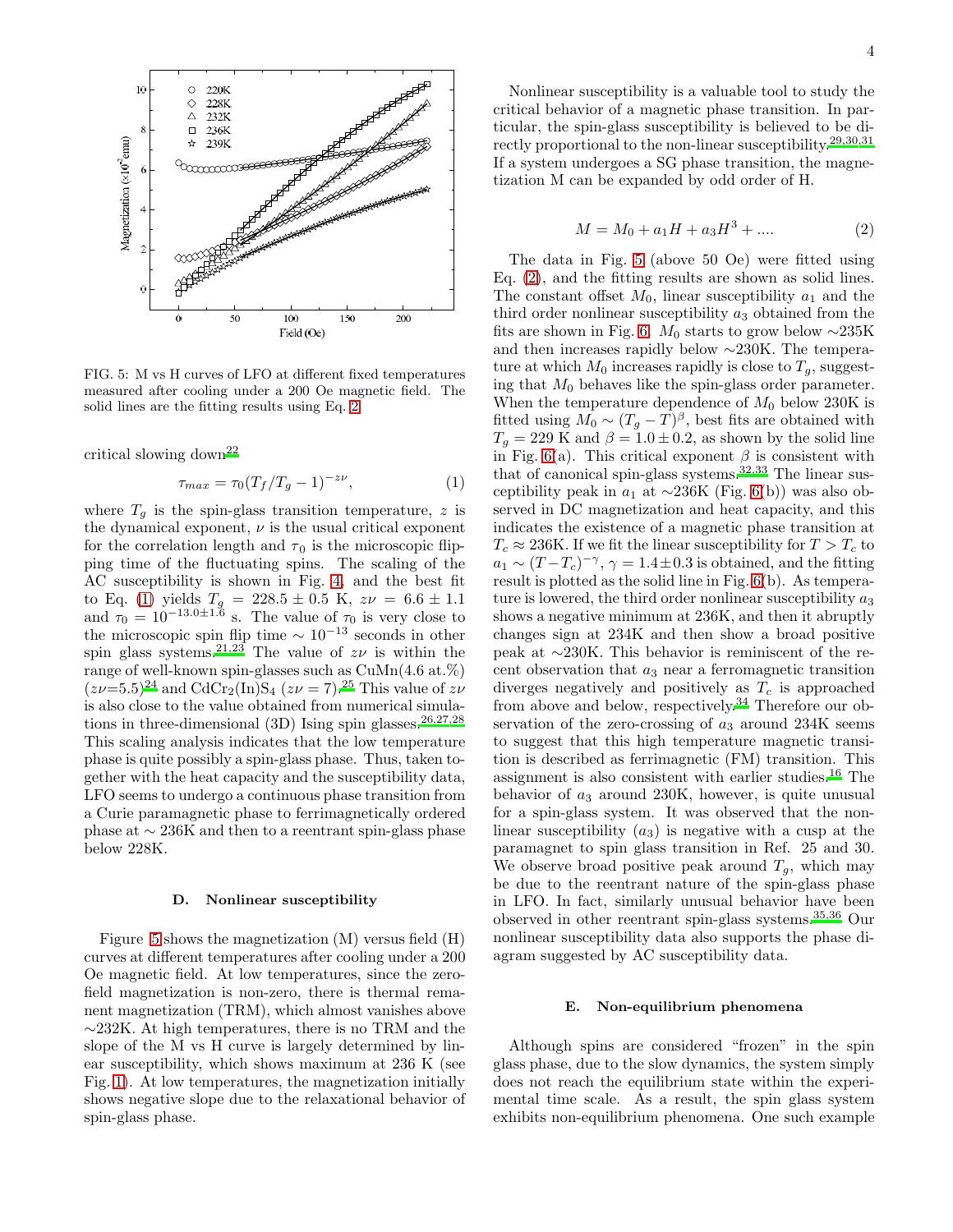

<span id="page-4-0"></span>FIG. 6: (a) Constant offset  $M_0$ . The solid line is the fitting using  $(T_g - T)^\beta$ . (b) Linear susceptibility  $a_1$ . The data above  $T_c = 235.6$ K is fitted by  $(T - T_c)^{-\gamma}$ , as shown by the solid line. (c) The third order of nonlinear susceptibility  $a_3$ .  $M_0$ ,  $a_1$  and  $a_3$  were obtained by fitting the data in Fig. [5](#page-3-2) into Eq. [2.](#page-3-1)

is aging. When a spin-glass system is cooled below  $T_q$ , the spin-glass domain grows. Since this domain growth occurs logarithmically in time, it is customary to define the relaxation rate  $S \equiv (1/H)\partial M/\partial \log(t)$ .<sup>[37](#page-7-37)</sup> In Fig. [7,](#page-4-1) we show our data for  $S(t)$  as a function of  $log(t)$ . Note that the sample was cooled down to  $0.87T<sub>g</sub> \sim 200$  K in the absence of magnetic field. After waiting for a certain time  $(t_w=1000s, 5000s$  and 10000s) without external field, the magnetization was recorded as a function of time after a 10 Oe magnetic field was applied. As can been seen from the figure, t at which the maximum relaxation rate occurs increases with increasing  $t_w$ , and in fact it is almost equal to  $t_w$ . This kind of aging behavior illustrates non-equilibrium dynamics of domain growth, and has been observed in other spin glass systems. $21,38$  $21,38$ 

Another interesting example of non-equilibrium dynamics of spin-glass system is the so-called memory effect. In order to show this effect, we have measured temperature dependence of  $M(T)$  in two distinct routes. The first,  $M_{ref}$ , was obtained by cooling in 10 Oe magnetic field from 300 K down to 50 K at a constant cooling rate of 2 K/min and then heating back continuously at the same rate. In the second route, M was recorded on cooling in 10 Oe at the same rate from 300 K to 50 K with two halts at  $T_1 = 160 \text{ K}$  for 72000 s and at  $T_2 = 200 \text{ K}$ for 48000 s. During the halts, the external field is turned off to let the magnetization relax. After each halt, M shows a clear deviation from the reference as illustrated in Fig. [8,](#page-4-2) due to aging. After reaching 50 K, the sample temperature is increased continuously at 2 K/min rate in  $H = 10$  Oe. During the reheating, the system exhibits a step-like feature at both  $T_1$  and  $T_2$ . The jump at  $T_1$  is not very pronounced, but clear jump in  $M(T)$  around  $T_2$ is clearly visible. This suggests that the system somehow remembers the history of halts during cooling. Exceeding



<span id="page-4-1"></span>FIG. 7: Relaxation rate S defined in the text is plotted as a function of  $log(t)$  at  $T = 0.87T_g$  ( $T_g = 228.5$  K). Each curve is obtained by measuring at  $H = 10$  Oe after waiting for  $t_w$ following the cool down.



<span id="page-4-2"></span>FIG. 8: The relative magnetization  $M - M_{ref}$  is plotted as a function of temperature. The magnetization measured on continuous cooling in  $H = 10$  Oe field, is plotted as solid symbols. During the cooling, there were two halts at  $T_1 = 0.7T_g$ and  $T_2 = 0.87T_g$  ( $T_g = 228$  K). The open symbols denote the measurements done on the reheating. The reference  ${\cal M}_{ref}$  was obtained by continuous cooling and reheating in 10 Oe. The cooling and heating rate in both measurements were 2 K/min.

the halt points, M recovers to the reference value and the system is called rejuvenated. Such aging, memory and rejuvenation behavior was observed in other spin glass systems as well.<sup>[23](#page-7-23)[,39](#page-7-39)[,40](#page-7-40)</sup> These observations also suggest that the low temperature phase of LFO is consistently described as a spin-glass.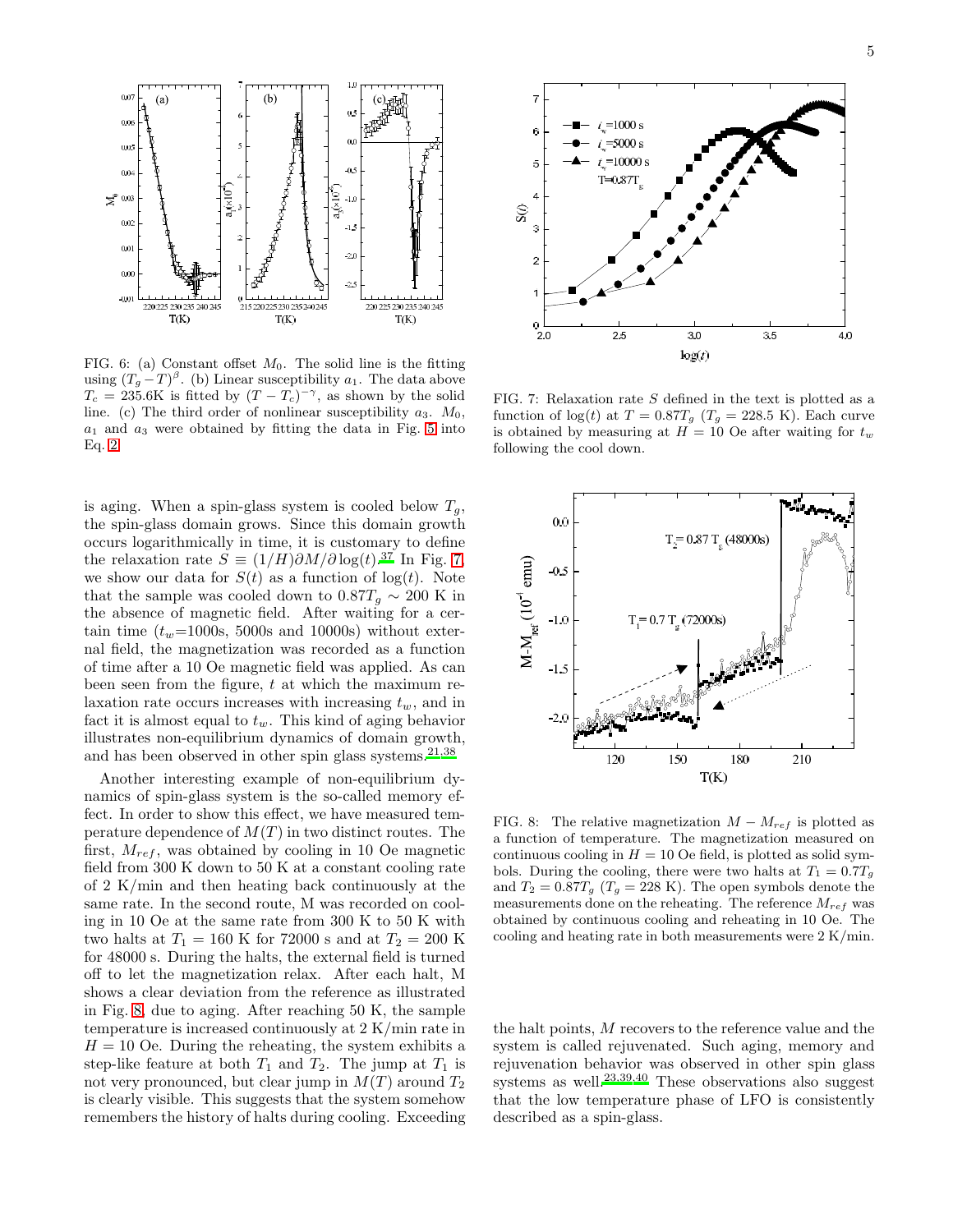

<span id="page-5-0"></span>FIG. 9: (a) The real and (b) the imaginary part of AC magnetic susceptibility versus temperature. The driving frequency was fixed at  $\omega/2$   $pi = 10$  Hz and  $h_{ac} = 1$  Oe. Each curve was obtained under different applied static magnetic field of H. The inset shows the data obtained with  $H = 1$  T.

## F. Magnetic field dependence

In Fig. [9,](#page-5-0) AC susceptibility at 10 Hz driving frequency is plotted as a function of temperature for different external static magnetic fields H. As can be seen in the figure,  $\chi'$  is suppressed by the magnetic field. As the field increases, the main peak of  $\chi'$  decreases and a doublepeak feature emerges. The ferrimagnetic phase transition temperature determined from specific heat and nonlinear susceptibility  $(\sim 236 \text{ K})$  is quite close to the position of the high temperature peak in  $\chi'$ , which slightly increases with increasing field. The low temperature peaks in  $\chi'$ and  $\chi''$  correspond to the spin-glass transition. As the field increases, the low temperature peak in  $\chi'$  decreases and finally disappears under  $\sim 1$  T (as shown in the inset). The peak in  $\chi''$  also shifts to lower temperature with increasing field. Under very high external field (above 1 T), the spin-glass transition seems to be completely suppressed.

Figure [10](#page-6-0) shows the field versus temperature phase diagram. Due to the large uncertainties associated with determining transition temperature of two nearby phase transitions, the error bars at low field is relatively large. However, the field dependence of the PM-FM transition is very weak in this region, while it is clear that the transition temperature gradually increases with increasing field at high field. The spin-glass transition temperature also exhibits substantial field dependence. The SG-FM transition temperature is suppressed rapidly as a small field is applied. In addition, a threshold field  $h_0(\omega) \sim 200$ Oe is observed, below which  $T<sub>g</sub>$  does not show a systematic change with the change of the field. According to the mean field theory, there exists a phase boundary in  $H - T$  phase diagram called de Almeida-Thouless (AT) line,<sup>[41](#page-7-41)</sup> whereby a spin-glass phase can only exist under this boundary (in the low field region). The AT line is given  $bv^{41}$  $bv^{41}$  $bv^{41}$ 

<span id="page-5-1"></span>
$$
H \propto (1 - \frac{T_g(H)}{T_g(0)})^{3/2},\tag{3}
$$

Here H is the external magnetic field and  $T_g(H)$  is the field-dependent glass transition temperature[.](#page-7-42)<sup>42</sup> Our data fits this relation very well as shown in Fig. [10,](#page-6-0) in which a linear relationship between  $T_g$  and  $H^{2/3}$  is clearly illustrated.

# IV. DISCUSSION

We have presented a variety of experimental evidences showing that the LFO sample goes through re-entrant spin glass transition around 228 K. However, this observation is quite puzzling in several aspects. The first is the microscopic origin of the spin-glass behavior. Conventionally, disordered spin arrangements or interactions (random site or random bond) are necessary to produce magnetic frustration required for spin-glass behavior. However, this system, LFO, is considered highly stoichiometric, and in addition, there exists charge ordering below 300 K, which implies that the arrangement of  $Fe^{2+}$ and  $\mathrm{Fe}^{3+}$  spins are regular. Therefore, this system seems to possess only geometrical frustration as a necessary ingredient for spin glass behavior. Unless spin-glass behavior can arise from pure geometrical frustration, one must find the missing "disorder" in this system to explain the observed spin-glass behavior.

Before discussing the disorder effect in this system, it is useful to examine magnetic interactions present. In LFO, both the  $\text{Fe}^{2+}$  and  $\text{Fe}^{3+}$  ions are in their high spin configuration, with the spin angular momentum S=2 and  $S=5/2$ , respectively. The exchange interactions between the  $Fe^{2+}-Fe^{2+}$  and  $Fe^{3+}-Fe^{3+}$  are presumably antiferromagnetic through the superexchange path via the oxygen ions. However, the magnetic interaction between the  $Fe<sup>2+</sup>$  and  $Fe<sup>3+</sup>$  ions requires further consideration. Note that the  $\text{Fe}^{2+}$  is in  $d^6$  configuration, and the Hund's rule dictates that the extra electron in this ion, compared to the  $\text{Fe}^{3+}$   $(d^5)$  ion should point in the opposite direction of the rest of the " $d^{5}$ " electrons. Therefore, one can expect the interaction between the  $Fe^{2+}$  and  $Fe^{3+}$  to be ferromagnetic based on a kinetic energy argument, analogous to the double exchange mechanism in manganites.[43](#page-7-43) However, since this compound is insulating at all temperatures, such "extra" electron cannot be mobile, but presumably resides in a resonance state between the two neighboring Fe ions.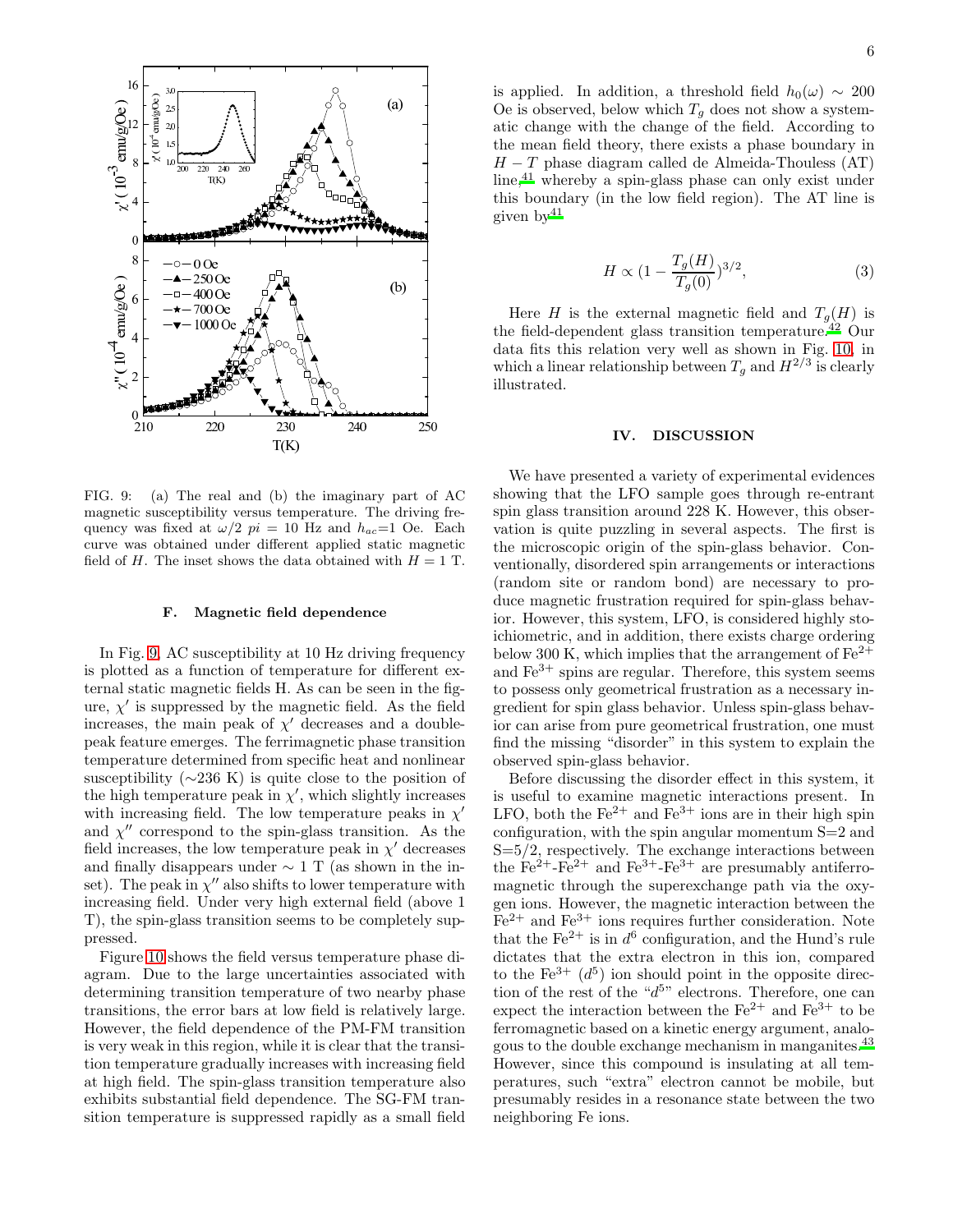

<span id="page-6-0"></span>FIG. 10: Field vs. Temperature phase diagram. In order to show AT line, we plot  $H^{2/3}$  versus  $T_g(\omega)$ . The open and closed symbols denote the low and high temperature transition temperatures as described in the text. The thick solid line is the linear fit to the AT line (Eq. [3\)](#page-5-1)

One of the important degrees of freedom in this system, often overlooked, is the orbital degrees of freedom. Since the Fe ions all have trigonal bipyramidal crystal field environment, the 3d orbitals will split into three levels. The highest energy level will be  $d_{z^2}$ , and there will be two doubly degenerate orbitals  $(d_{xy}$  and  $d_{x^2-y^2}$ ;  $d_{xz}$  and  $d_{yz}$ ) at lower energies. Following the Hunds rule, one can easily see that  $\text{Fe}^{3+}$  ion has  $d^5$  configuration and is isotropic. However, Fe<sup>2+</sup> ion has  $d^6$  configuration and the lowest energy orbitals will have orbital degeneracy. In order to break this orbital degeneracy, there could be a cooperative Jahn-Teller distortion of  $Fe^{2+}$  ions, once the charge order sets in. Taken together, it is conceivable that two neighboring  $\text{Fe}^{2+}$  and  $\text{Fe}^{3+}$  ions form a "dimer", sharing a minority spin electron. In fact, such bond dimerization scenario has been considered in their study of mixed valence B-site Fe ions in  $Fe<sub>3</sub>O<sub>4</sub>$  by Seo and coworkers.<sup>[44](#page-7-44)</sup> Such bond dimerization will break the orbital degeneracy, and make the dimer spins form a highly frustrated Kagome lattice, which may be responsible for the observed spin glass behavior. Further structural investigation of this system is required to address this conjecture.

Another important issue is the oxygen nonstoichiometry. If there exists oxygen non-stoichiometry, this will necessarily affect the ratio of  $\text{Fe}^{2+}$  and  $\text{Fe}^{3+}$ spins, leading to disorder in charge order, and possibly disorder in the exchange interactions. In fact, our preliminary studies suggest that the oxygen contents seem to change magnetic properties quite dramatically, possibly explaining different magnetic behavior of  $LuFe<sub>2</sub>O<sub>4</sub>$  compounds reported in the literature.

Another possibility is the charge-ordering model itself. If the charge ordering at 300 K is not of secondorder kind, and has some relaxational component, such as charge glass type ordering, then this will naturally affect the spin ordering part. For example, one can imagine charge-ordered domains exhibiting relaxor type behavior and influence dielectric and magnetic behavior at lower temperatures. Our preliminary x-ray scattering experiments also suggest that the charge ordering in this system is quite complicated and has nontrivial temperature dependence.

Another surprising aspect of the spin-glass transition is its large temperature scale. Almost all known spinglass systems occur at low temperatures. This is due to the fact that the lower critical dimension of the spin glass transition is believed to be between 2 and 3. Since a 3D SG system is very close to the lower critical dimension, its ordering temperature is very close to absolute zero. In that sense this observation of spin glass behavior at temperatures above 200 K is not only unusual, but very surprising for a quasi 2D system. Again, if the glassy nature of the system arises from the charge sector, this may provide a natural explanation.

## V. SUMMARY

The magnetic properties of  $LuFe<sub>2</sub>O<sub>4</sub>$  single crystals were investigated with DC magnetization and AC susceptibility. Based on the dynamic scaling of AC susceptibility and the behavior of non-linear susceptibility, it is suggested that  $LuFe<sub>2</sub>O<sub>4</sub>$  goes through first a ferrimagnetic ordering at 236 K, and then subsequently goes through a reentrant spin-glass transition at  $\sim$  228.5 K. Typical properties of spin glass system, such as aging, memory, and rejuvenation have been also observed in this low temperature phase. The field dependence of the spin glass transition temperature is described well by the well-known de Almeida-Thouless theory. It was also observed that the ferrimagnetic transition temperature shows quite sizable field dependence. In order to understand the origin of the spin glass behavior in this compound, possibilities based on the frustration, oxygen non-stoichiometry, and glassy charge ordering have been discussed.

## Acknowledgments

We would like to thank David Ellis, S. M. Shapiro, G. Xu, J. Brittain, A. Gershon and H. Zhang for invaluable discussions. The work at University of Toronto was supported by Natural Sciences and Engineering Research Council of Canada, Canadian Foundation for Innovation, Ontario Innovation Trust, and Early Researcher Award by Ontario Ministry of Research and Innovation. The work at Brookhaven was supported by the U. S. Department of Energy, Office of Science.